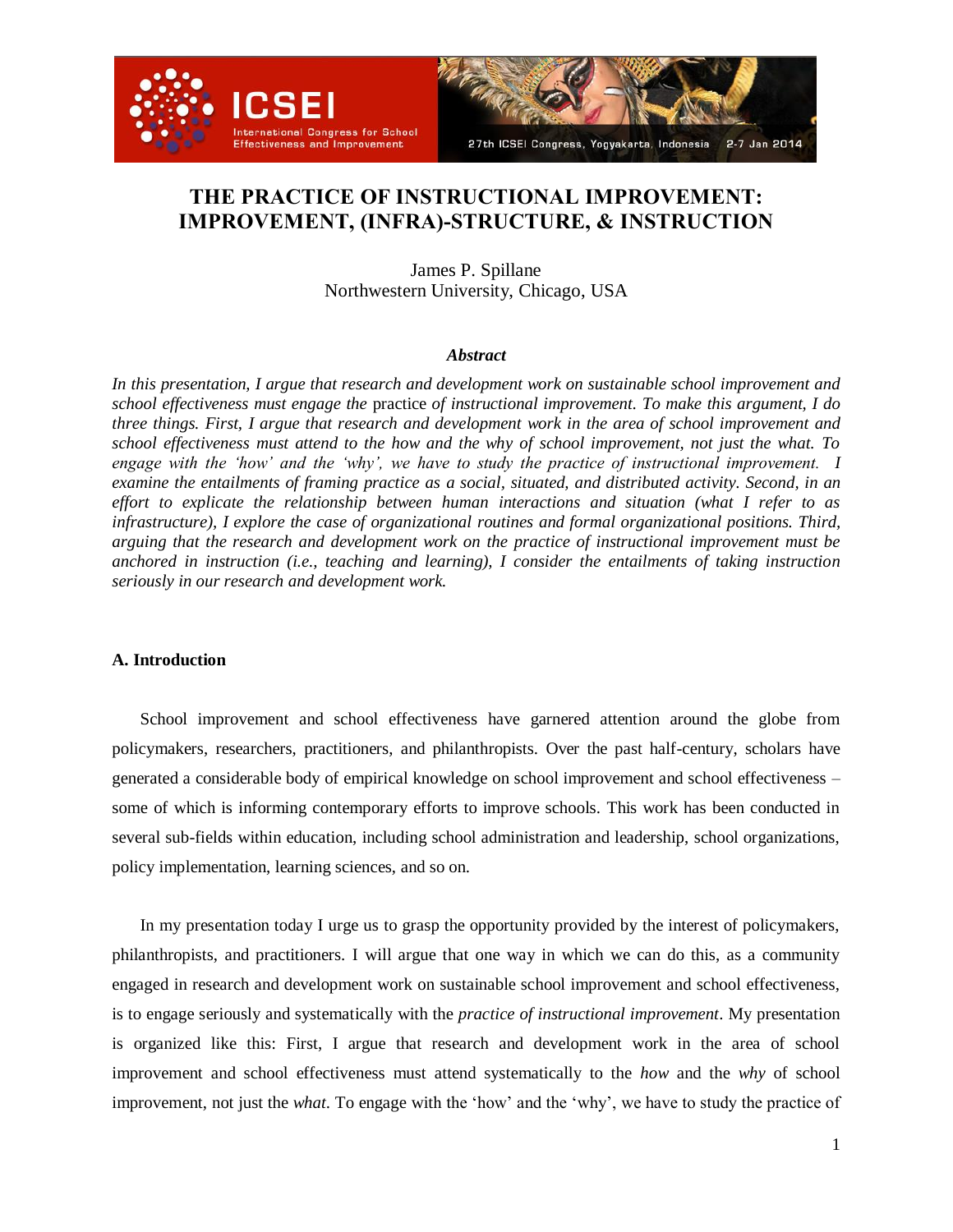

instructional<sup>1</sup> improvement. Second, in order to explore the entailments of my situated and distributed framing of instructional improvement practice, I explore relations between human interactions and organizational (and system) infrastructure using the case of organizational routines and formal organizational positions. Third, arguing that the research and development work on the practice of instructional improvement must be anchored in instruction (i.e., teaching and learning), I consider the entailments of taking instruction seriously in our research and development work.

## **Focusing on The** *Practice* **of Instructional Improvement<sup>2</sup>**

My central argument in this presentation is that research on school improvement should be, at least in part, about studying the practice of instructional improvement in schools and education systems.<sup>3</sup> Researching practice, whether in the classroom or schoolhouse, involves more than telling tales or relaying stories *about* practice. We need to develop some taken-as-shared understanding of what we mean by practice and marshal some conceptual tools to frame our research. Explicit frameworks guide our data collection and focus our data analysis as researchers. It is one of the things that distinguishes our work from journalism. Theoretical, empirical and indeed practical frameworks are like scaffolding, allowing us to access and focus in on particular aspects of the phenomena under investigation.<sup>4</sup> Frameworks give us access to some aspects of a phenomenon while leaving other aspects in the background.

We can frame practice in a variety of ways. Many frameworks, either implicitly or explicitly, equate practice with the actions or behaviors of individual organizational members and, by extension, as a function of their knowledge and skills. I find frameworks that focus on individual actions or behaviors limiting for studying practice for various reasons, a discussion of which is beyond the scope of my presentation.

Instead, in studying practice I favor conceptual frameworks that foreground the *social*, *situated*, and *distributed* aspects of practice. Such frameworks have their theoretical roots in areas such as microsociology, socio-cultural activity theory, and distributed cognition, and they foreground interactions, not just individual actions.<sup>5</sup> Teachers, school leaders, and school stakeholders act in school organizations and systems, but do so in relation to one another and others. Framing practice in this way means we have to acknowledge and grapple with two issues in our research: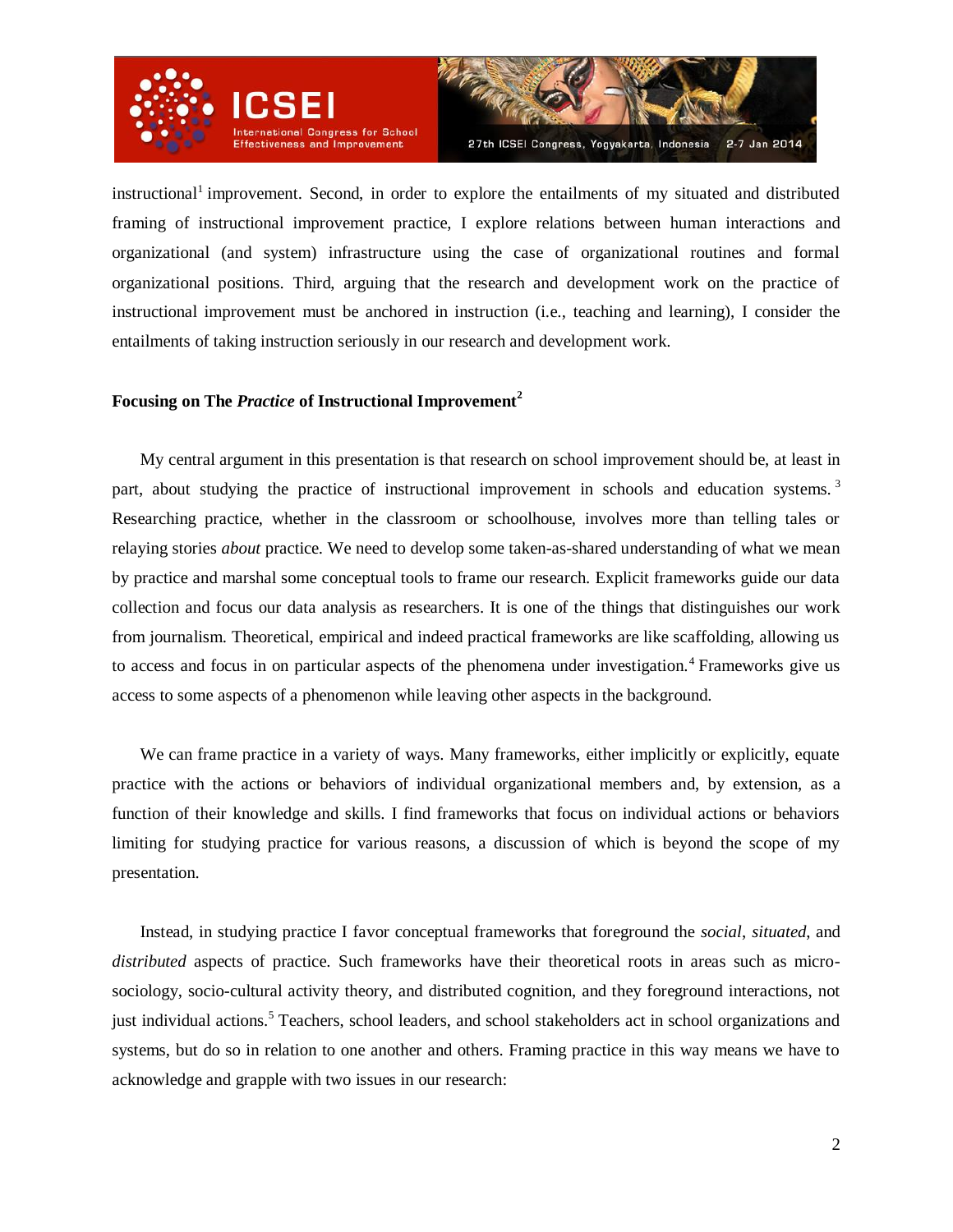

- We shift from an exclusive focus on the actions of individuals to the web of *interactions* among school staff and school stakeholders as mediated by aspects of the situation. In this framing, practice is *emergent* because while individuals may, more or less, plan to act in particular ways, it is often difficult if not impossible to anticipate how others will react. Improvisation is inevitable if we frame practice in this way and as a result, we *cannot* design instructional improvement practice, we can only *design for* that practice.
- School staff and stakeholders do not interact directly with one another: their interactions are mediated by aspects of the situation, both proximal (e.g., the grade level meeting, school norms) and distal (e.g., national standards, state or national student assessments) aspects. In this framing, the situation as instantiated in practice both defines and is defined by practice. Aspects of the situation – physical, normative, cognitive, regulative – define practice from the inside by framing and focusing interactions among school staff and stakeholders as they engage in the work of instructional improvement. At the same time, in these interactions among school staff and stakeholders, aspects of the situation are reproduced and sometimes transformed.

This framing has several entailments for studying the practice of instructional improvement and indeed for development work on instructional improvement. Two examples come to mind. First, research on school improvement that focuses exclusively on the actions of individuals is insufficient to generate robust and reliable empirical accounts of the practice of instructional improvement. Second, school improvement development efforts that focus chiefly on improving the human capital of individuals (e.g., the school principal, the instructional coach) are unlikely to contribute to meaningful improvements in the core technology of schooling - instruction.

#### **Interactions & Infrastructure: Organizational Routines, Formal Positions, etc.**

In my framing of instructional improvement practice, I have afforded a central place to aspects of the situation. Further, I have offered a rather strange account of the relations between aspects of the situation and human interactions, one in which the situation defines interactions among school staff and stakeholders and at the same time the human interactions define the situation. In an effort to make this strange relationship more concrete, I want to dwell on relations between interactions and aspects of the situation. In doing so I underscore the importance of a design perspective for research and development work on school improvement.<sup>6</sup>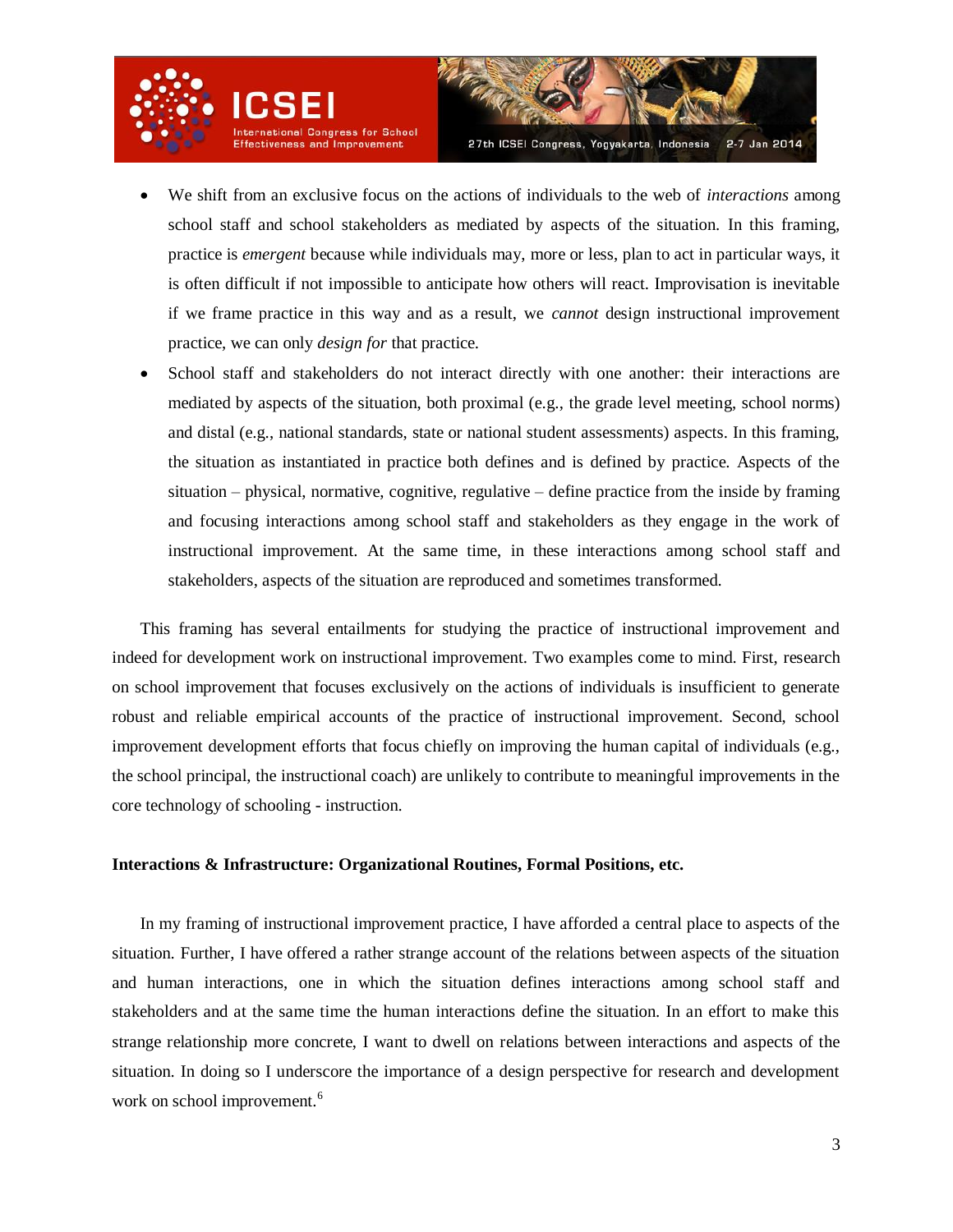

Aspects of the situation such as formal positions, organizational routines, rules, regulations, and so on focus and center on who, what, and how school staff and stakeholders interact with one another. In doing so, they define everyday practice in school and education systems, including teaching practice and instructional improvement practice. These aspects of the situation do not simply "influence" what individuals do or plan to do from the outside in; rather, they do so from inside everyday practice. Aspects of the situation enable some types of social interactions about some things while inhibiting or constraining other types of interactions and discussion about other things.<sup>7</sup> In this way, aspects of the situation, more often than not taken for granted and thus unnoticed and unacknowledged by those in the situation and often by those observing it, fundamentally define practice for good, bad, and indifference.

I consider two aspects of the organizational infrastructure in my presentation, but here I will dwell on one: Organizational routines. Organizational routine refers to "a repetitive, recognizable pattern of interdependent actions, involving multiple actors". <sup>8</sup> Organizational routines are staples in schools and include teacher evaluations, teacher hiring, school improvement planning, grade-level meetings, and student assemblies. They have something of a bad rap in organizational theory and school reform literature, blamed for inertia and opposition to improvement efforts. Recent work, however, suggests that organizational routines can also be critical in transforming business as usual in organizations such as schools.<sup>9</sup>

There are both pragmatic and conceptual reasons for using organizational routines (and infrastructure more broadly) to frame research on instructional improvement practice. From a pragmatic standpoint, some research suggests that organizational routines are an important mechanism in school-level efforts to improve schools. <sup>10</sup> Further, organizational routines have featured prominently in external efforts to transform work practice in schools. For example, organizational routines are a key feature of many Comprehensive School Reform (CSR) models.<sup>11</sup> Similarly, policymakers often mandate that schools implement particular organizational routines (e.g., school improvement planning, walkthroughs, lesson study) in an effort to improve schools. Organizational routines also have several conceptual affordances with respect to the study of school improvement practice. First, routines frame and focus our attention on the *interactions* among school staff, getting us beyond behavior of any one individual. Second, organizational routines focus our attention on "patterned" activity, rather than unique occurrences. <sup>12</sup> Focusing on patterns of interaction is critical both to understanding current practice and *efforts to improve*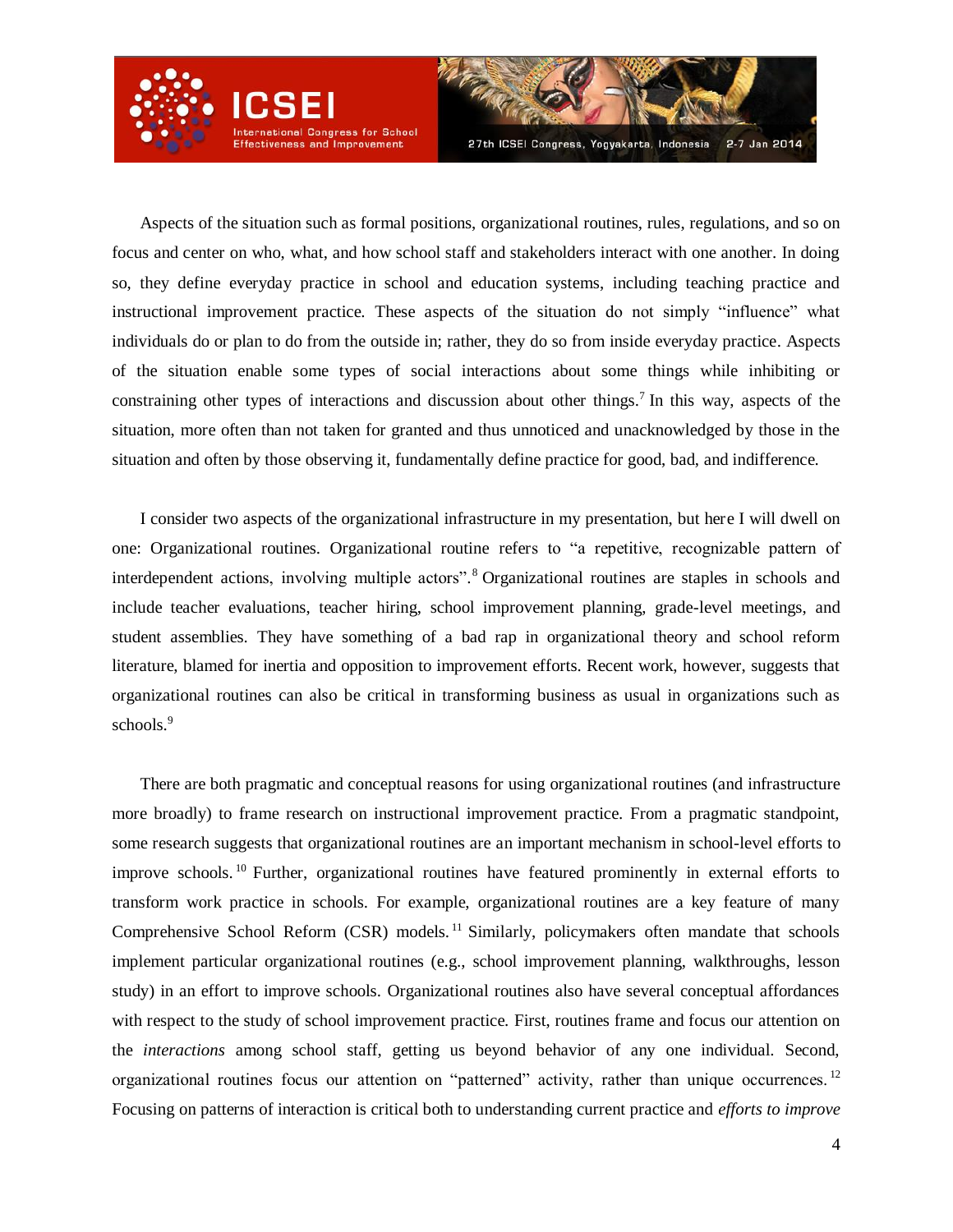

that practice in schools. Third, organizational routines enable us to examine relations between social structure and agency as a dialectical: Using an organizational routine frame, we are less likely to attribute change or constancy in practice *entirely* to either the proactive decisions of school heroes and heroines *or* to their reaction to social structure. Instead, practice is viewed as taking form in the interactions among school staff – interactions that are only possible because of a social structure (e.g., organizational routines, language, and so on), a social structure that in turn is maintained and sometimes transformed through everyday interactions among school staff.

Conceptually we can think of organizational routines as having both *ostensive* and *performative* aspects and the relations among the two are critical in understanding school improvement. Building on Latour's analysis of power, we can frame organizational routines as existing in principle (i.e., their ostensive aspect) and in practice (i.e, their performative aspect).<sup>13</sup> The *ostensive aspect* refers to "the ideal or schematic form of a routine … the abstract, generalized idea of the routine". <sup>14</sup> For example, the ostensive aspect of organizational routines such as 'learning walks' or 'walkthroughs' more or less outline who should participate in a walk and how often, the steps involved in performing a walk, what data should be considered during classroom visits, how participants should deliberate about their observations, among other things. Viewed from the ostensive aspect, organizational routines are part of the formal structure, just like formally designated positions (e.g., teacher, assistant principal) or formal documents (e.g., school improvement plans). The *performative aspect* of organizational routines refers to "specific actions, by specific people, in specific places and at specific times. It is the routine in practice".<sup>15</sup> In coperforming an actual learning walk or walkthrough, participants in a particular school have to improvise. For example, as they negotiate the diagnostic meanings of particular pieces of student writing or mathematics work in a particular classroom, the ostensive script offers only broad guidance (e.g., avoid evaluative statements), requiring participants to improvise.

Together, the ostensive and performative aspects incorporate the organizational routine by design and in use (and by extension other aspects of the situation). Importantly, conceptualizing routines as both ostensive and performative allows us to explore relations between structure and human agency in practice. As part of the social structure, the ostensive provides a broad script that enables and constrains everyday instructional improvement practice. But, it is in the particular performances of the routine that school staff and stakeholders have the potential to exercise some agency in shaping the particulars of the routine in practice at a particular time and place. The emergent nature of practice coupled with the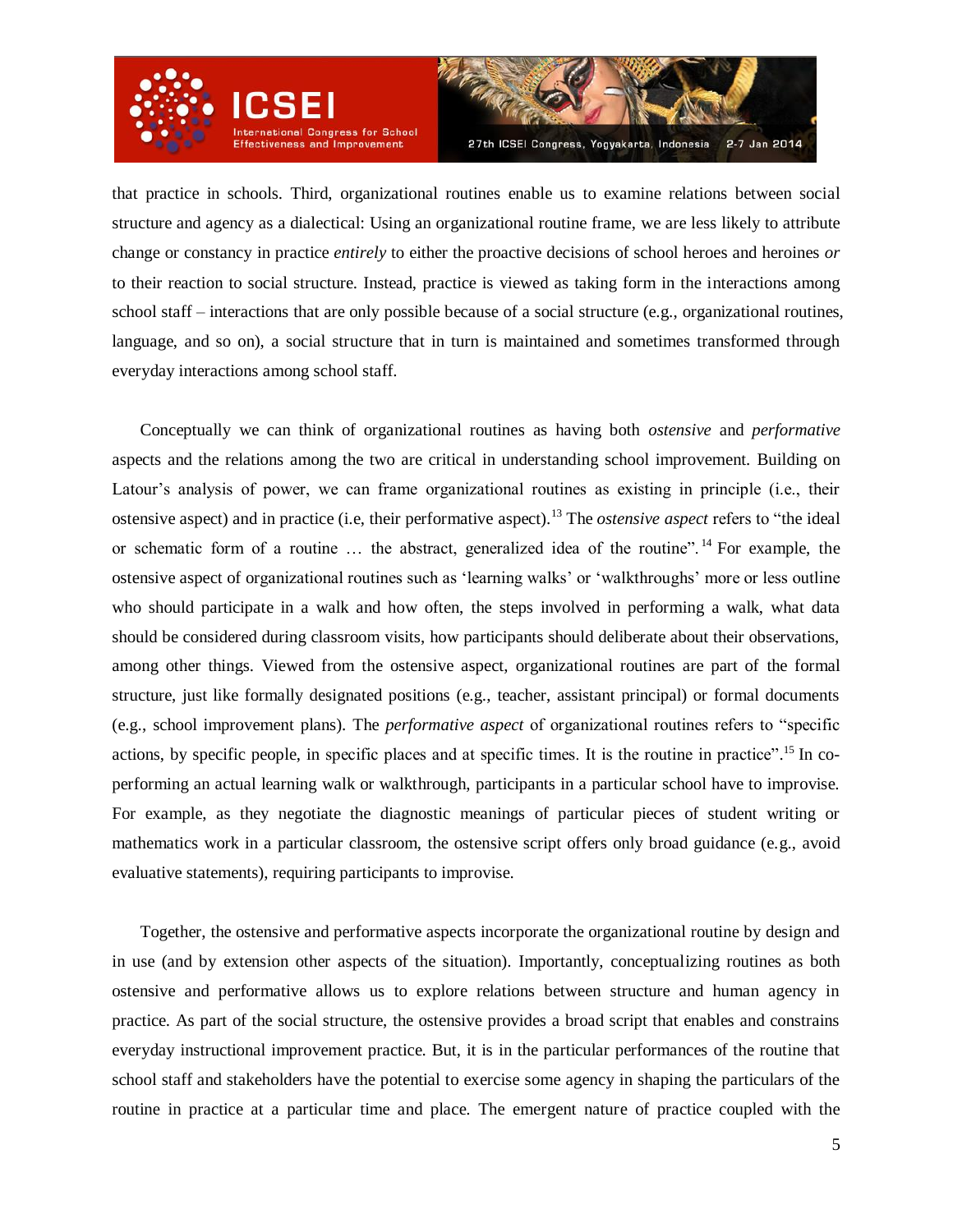

abstract nature of ostensive scripts so they are applicable in multiple places and times, school staff have to improvise in their co-performance of organizational routines. Sometimes these improvisations can contribute to changes in the ostensive aspect. I consider several examples in my presentation from my research in schools in an effort to explicate the relationship between the ostensive and the performative aspects.

## **The Entailments of Engaging with Instruction**

Next I turn to instruction - the core technology of schooling - as an essential consideration in investigations of instructional improvement. Such an acknowledgement involves much more than studying the *effects* of school improvement efforts on instruction, though that is important. Similarly, this call out to instruction involves more than studying the correlates, or those factors associated with more or less effective schools, though that too is important. Instruction is not simply a dependent variable in the work of school improvement; it is both the object and the subject of the work. It is an important explanatory variable, not just an outcome variable, for research on school improvement.

With some notable exceptions, instruction has not featured prominently in school improvement research, reflecting in part the segmentation of education research: Scholarship and scholars are divided up by neat specializations that often do not map easily onto the work of improving instruction. Some research student learning, often in one subject such as mathematics or science, others study teaching, often in a particular school subject, others study school leadership or school organizations, still others study education policy and education systems. I could go on. Such specializations are in many respects inevitable in the academy, but they bring their share of challenges for research and development work on instructional improvement. While work in the instructional leadership tradition put teaching on the map in school improvement research, it offered limited insights into how this work was actually accomplished – the practice of instructional improvement – and how the school subject might matter in the work.<sup>16</sup>

Treating teaching as a potentially important explanatory variable in our research on instructional improvement necessitates getting away from views of teaching as a monolithic or unitary practice. Taking teaching seriously in researching the practice of instructional improvement, we have to develop more sophisticated and nuanced conceptualizations of teaching. Teaching is a multi-faceted and complex practice. At least four aspects of teaching are important to research on the practice of instructional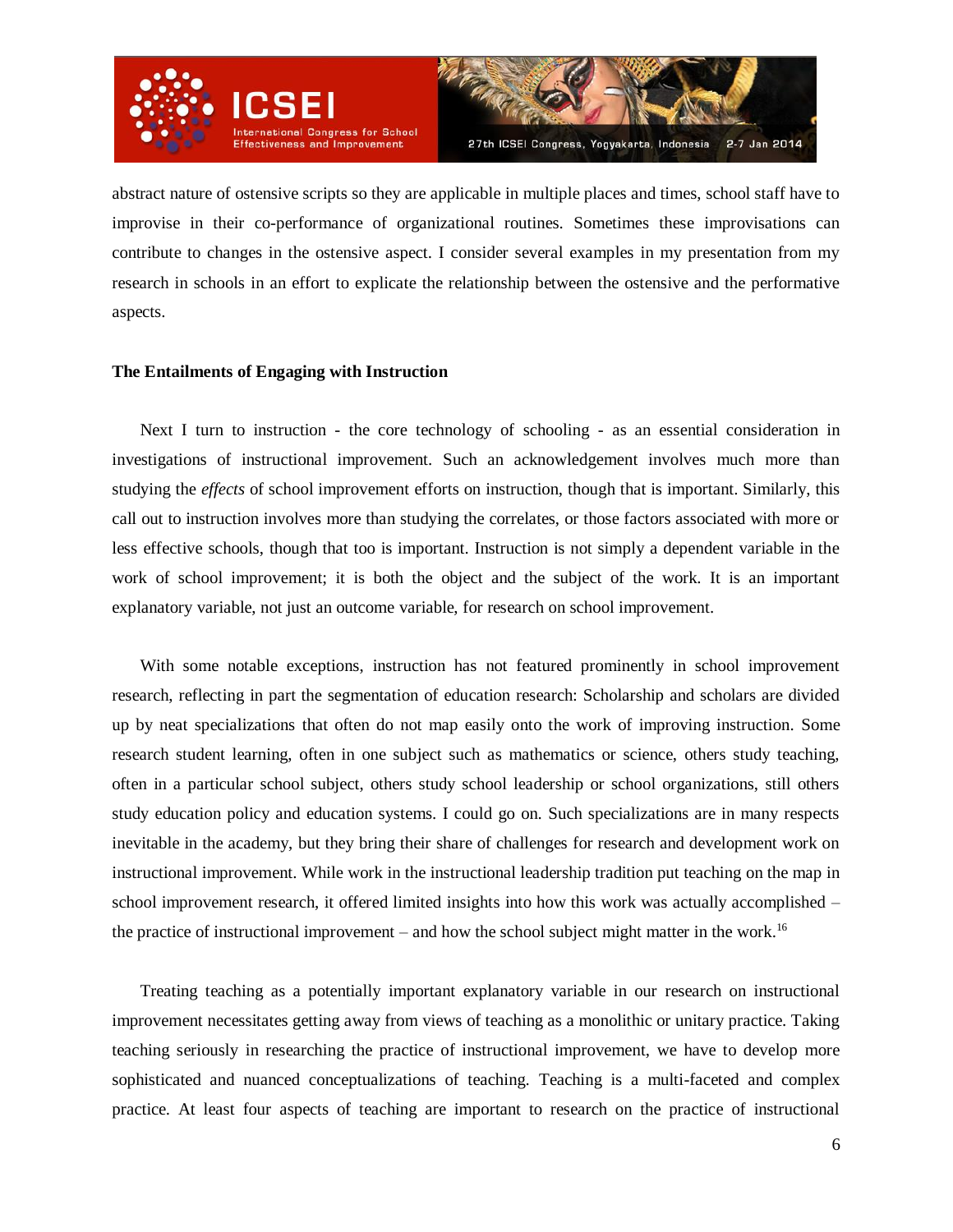

improvement:

- Teachers don't just teach. They teach mathematics, science, language, and so on. Regardless of whether they are subject specialists, secondary schoolteachers, or generalists, the subject matters in how teachers think about teaching and efforts to improve it. If teachers' conceptions of teaching differ by school subject, then the practice of instructional improvement is also likely to differ depending on the subject. Indeed, recent research documents differences in the practice of leading and managing school improvement in schools and school systems depending on the school subject. $17$
- Commentators sometimes debate whether teaching is a craft or a technical practice. But, teaching is neither inherently a craft nor a technical practice. Rather, teaching is socially constructed or defined, and how it is defined varies across place and time. The manner in which teaching is defined in an education system at a particular time has implications for how the practice of instructional improvement is likely to be organized in that system. For example, if teaching is defined more as a craft, then we might hypothesize that the work of instructional improvement is likely to be lead and managed more organically or by the profession, whereas if teaching is defined more as a technical activity, it is more likely to be managed by school administrators and policymakers. Of course, in many education systems – perhaps most – teaching is more often than not defined as a hybrid of these 'ideal' types.  $^{18}$
- Teaching is a social practice. It is co-produced by teachers and students in interaction with, and on, particular materials including both the instructional material (e.g., mathematics, science) and curricula.<sup>19</sup> This framing of teaching is in stark contrast with popular images of the practice and indeed with the images put forth in many policy documents. Acknowledging the social nature of teaching practice has entailments for how we study and develop the practice of instructional improvement. On a somewhat basic level, it suggests various pathways by which instructional improvement practice might connect with teaching practice. Too often we dwell on relations between school improvement efforts and teachers. However, if we see teaching as a co-production we unearth numerous other pathways worth investigation. For example, school improvement efforts might connect with teachers, students, or with materials – all key elements of teaching practice. Or, school improvement efforts might connect with different combinations of teachers, students, and materials, such as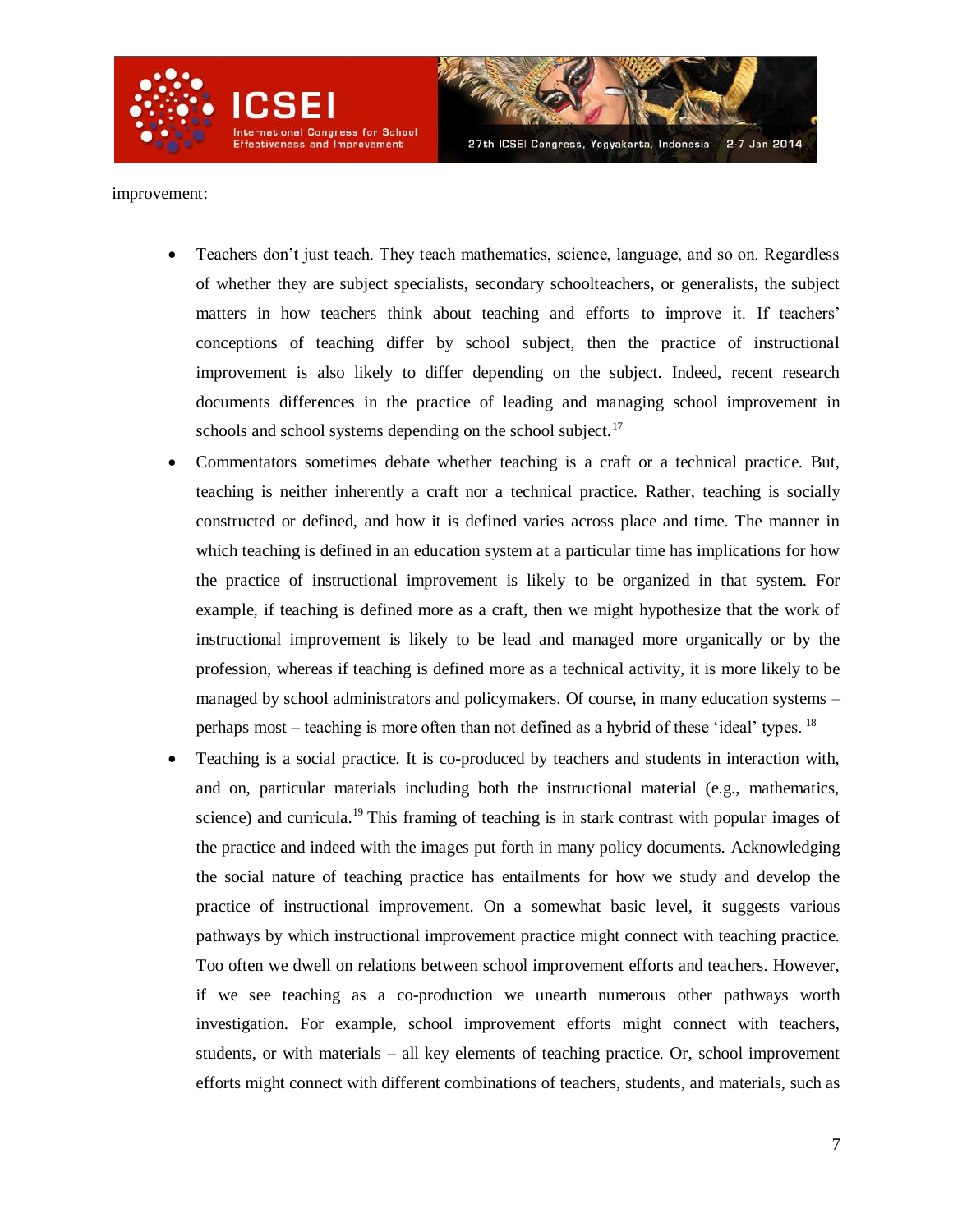

an organizational routine designed to improve teaching that simultaneously engages both teachers and students.

# **B. Conclusion**

My presentation dwells mostly on the school level for various reasons – space and readability chief among them. However, much of what I say about schools can be applied to organizations and organizing at other levels of the 'education system' (e.g., local government, state government, federal government) with some adaptation. It can also be applied to 'extra system' organizations, increasingly important actors in the education sector. Further, a focus on the practice of instructional improvement, as framed in my presentation, lends itself to a consideration of school improvement that attends to both intra- and interorganizational practice. This is important because too often our research and development work focuses too narrowly on one level of the education system treating the other levels, if at all, as context or input to the work under study at that level. A system-level approach is necessary in our research and development work so that we go beyond an exclusive focus on any one level of an education system to consider the nature of instructional improvement at different levels and across different levels. We can observe practice at multiple levels, from the statehouse to the schoolhouse, and the day-to-day practice of education systems in which instructional improvement gets worked out often stretches across such levels.

Most of the research and examples I referred to in this presentation are drawn from my research and development work in the U.S., a function of my own intellectual biography. My presentation, however, was intended for an international audience of the sort that ICSEI does such a wonderful job of convening annually. After all, school improvement is a near universal concern and a big and growing business around the world. My core arguments and the conceptual tools I sketch can be applied in research and development work on school improvement around the world. Such application will necessitate some careful *adaptation* to reflect the unique nature and circumstances of the practice of instructional improvement in different countries. These cross-national differences include (but are not limited to) things such as arrangements for governing education, goals of schooling, organization of the education system, and cultural differences. We can learn from work in other countries as long as we are careful in translating lessons about the practice of instructional improvement from one education system to another. Cross-national studies that systematically investigate the practice of instructional improvement across multiple countries simultaneously offer great promise for generating new empirical insights into the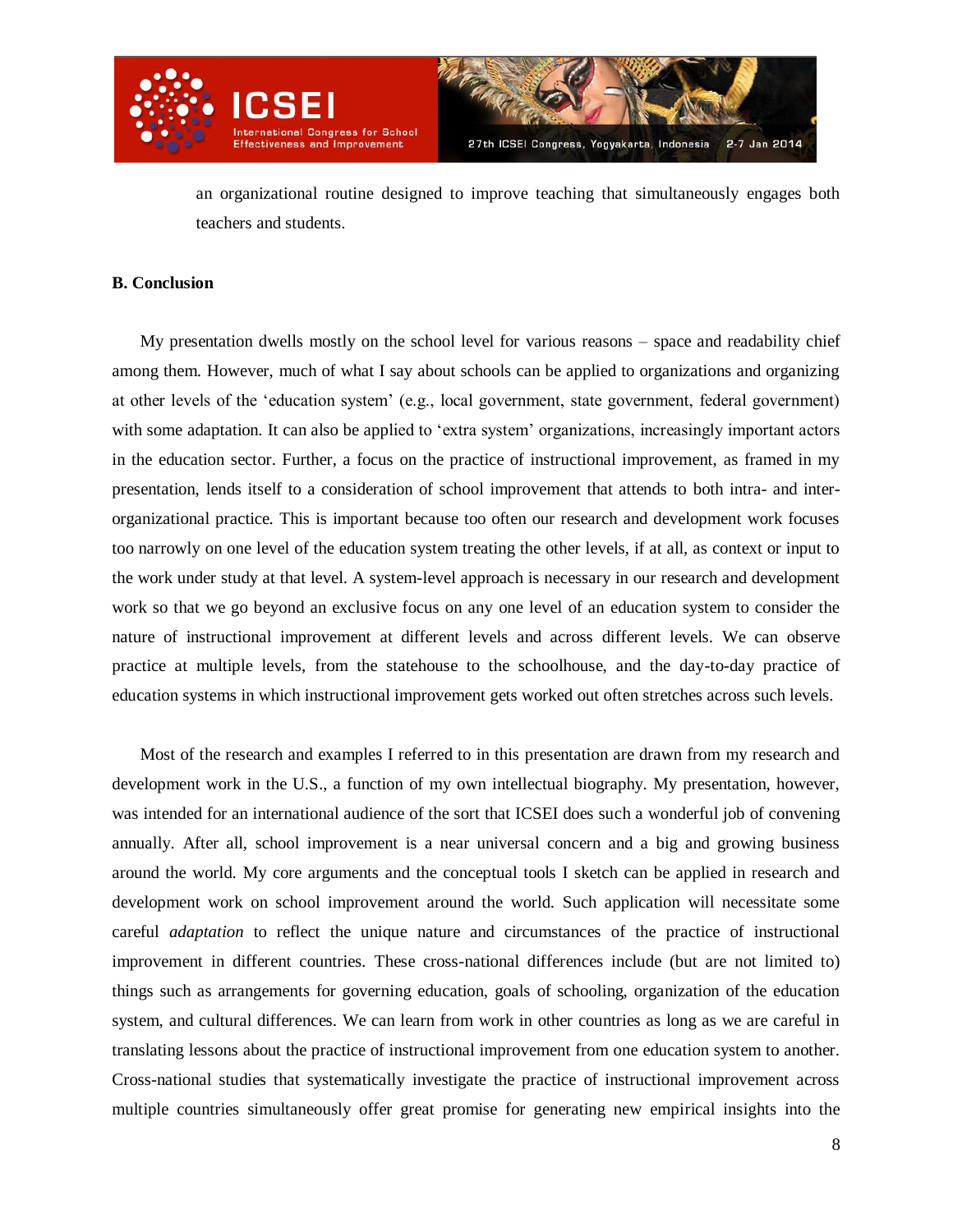

practice of instructional improvement. An important first step in carrying out such work involves getting clear about the core constructs - the conceptual tools - that will focus and frame such work.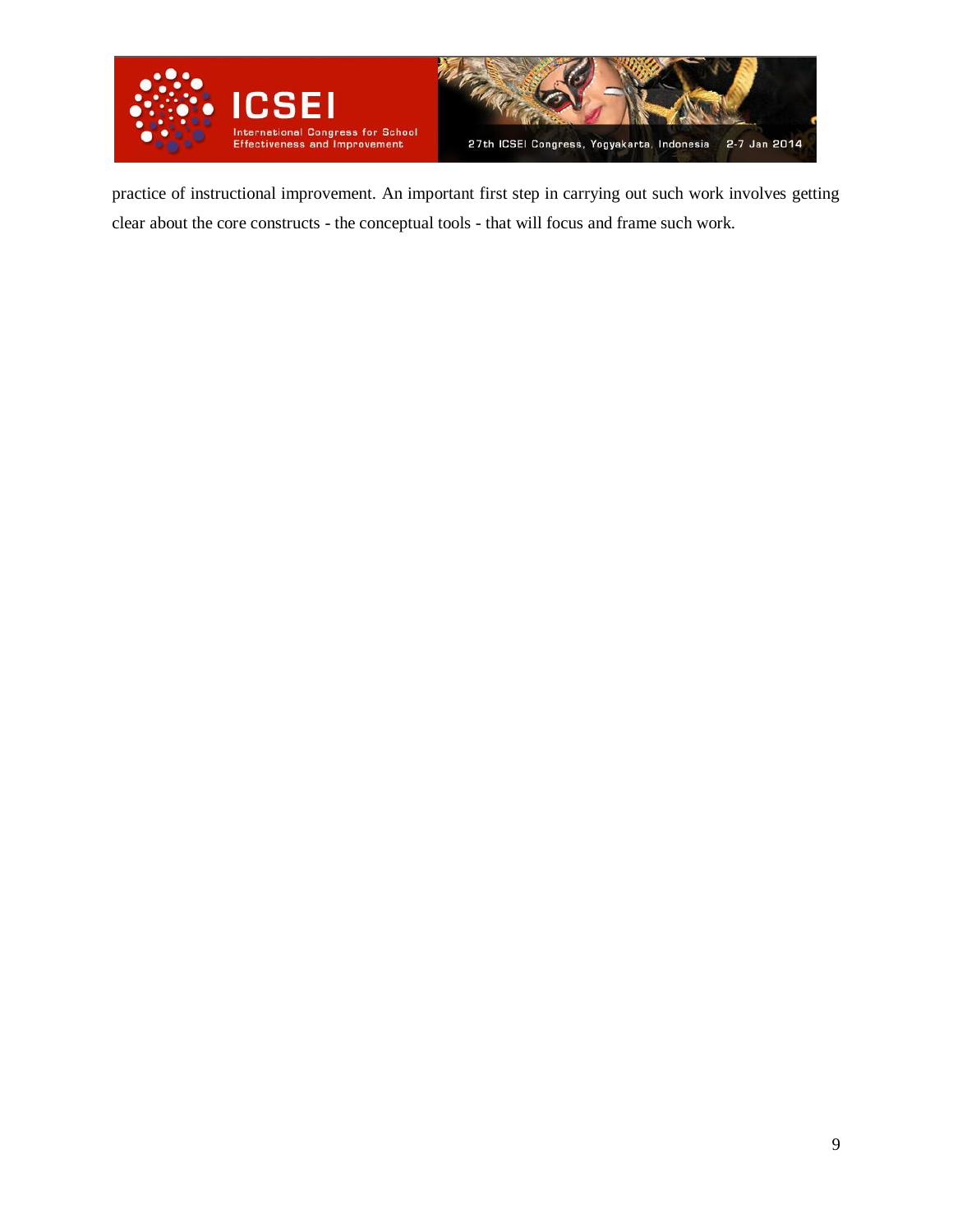

### Notes

l

<sup>1</sup> For readability purposes, in this paper I use the term instruction and teaching interchangeably. While I acknowledge that the term instruction has a particular and rather pejorative meaning in some parts of the world, that is *not* the meaning intended here. By instruction I mean school/classroom teaching.

 $2$  My most recent thinking about practice, reflected in part in this section, has been greatly informed by a two-year collaboration with Jeannette Colyvas and Judith Warren Little on a paper (in progress) that focuses on how practice is and might be conceptualized in education research.

<sup>3</sup> James P. Spillane and Karen Seashore Louis, "School Improvement Processes and Practices: Professional Learning for Building Instructional Capacity," *Yearbook of the National Society for the Study of Education* 101, no. 1 (2002).

<sup>4</sup> Frank K. Lester, "On the Theoretical, Conceptual, and Philosophical Foundations for Research in Mathematics Education," *ZDM* 37, no. 6 (1995); James P. Spillane, "Data in Practice: Conceptualizing the Data-Based Decision-Making Phenomena," *American Journal of Education* 118, no. 2 (2012).

<sup>5</sup> Stephen R. Barley, "Coalface Institutionalism," in *The Sage Handbook of Organizational Institutionalism*, ed. Royston Greenwood, et al.(Los Angeles: SAGE, 2008); Edwin Hutchins, *Cognition in the Wild*(Cambridge, MA: MIT Press, 1995); Tim Hallett, "The Myth Incarnate: Recoupling Processes, Turmoil, and Inhabited Institutions in an Urban Elementary School," *American Sociological Review* 75(2010); James P. Spillane and John B. Diamond, *Distributed Leadership in Practice*(New York: Teachers College Press, 2007).

6 James P. Spillane, "The Practice of Leading and Managing Teaching in Educational Organisations," in *Leadership for 21st Century Learning: Educational Research and Innovation*, ed. OECD(Paris: OECD Publishing, 2013); Lauren B. Resnick and James P. Spillane, "From Individual Learning to Organizational Designs for Learning," in *Instructional Psychology: Past, Present and Future Trends: Sixteen Essays in Honour of Erik De Corte*, ed. Lieven Verschaffel, et al.(Amsterdam: Elsevier Ltd., 2006).

7 James P. Spillane, *Distributed Leadership*(San Francisco: Jossey-Bass, 2006).

<sup>8</sup> Martha S. Feldman and Brian T. Pentland, "Reconceptualizing Organizational Routines as a Source of Flexibility and Change," *Administrative Science Quarterly* 48, no. 1 (2003): 311.

<sup>9</sup> Ibid.; Spillane and Diamond, *Distributed Leadership in Practice*; James P. Spillane, Leigh M. Parise, and Jennifer Z. Sherer, "Organizational Routines as Coupling Mechanisms: Policy, School Administration, and the Technical Core," *American Educational Research Journal* 48, no. 3 (2011); Jennifer Z. Sherer and James P. Spillane, "Constancy and Change in School Work Practice: Exploring the Role of Organizational Routines," *Teachers College Record* 113, no. 3 (2011).

 $10$  Spillane, Parise, and Sherer, "Organizational Routines as Coupling Mechanisms: Policy, School Administration, and the Technical Core."

<sup>11</sup> Donald Peurach, *Seeing Complexity in Public Education: Problems, Possibilities, and Success for All*(New York: Oxford University Press, 2011); Donald Peurach and Joshua L.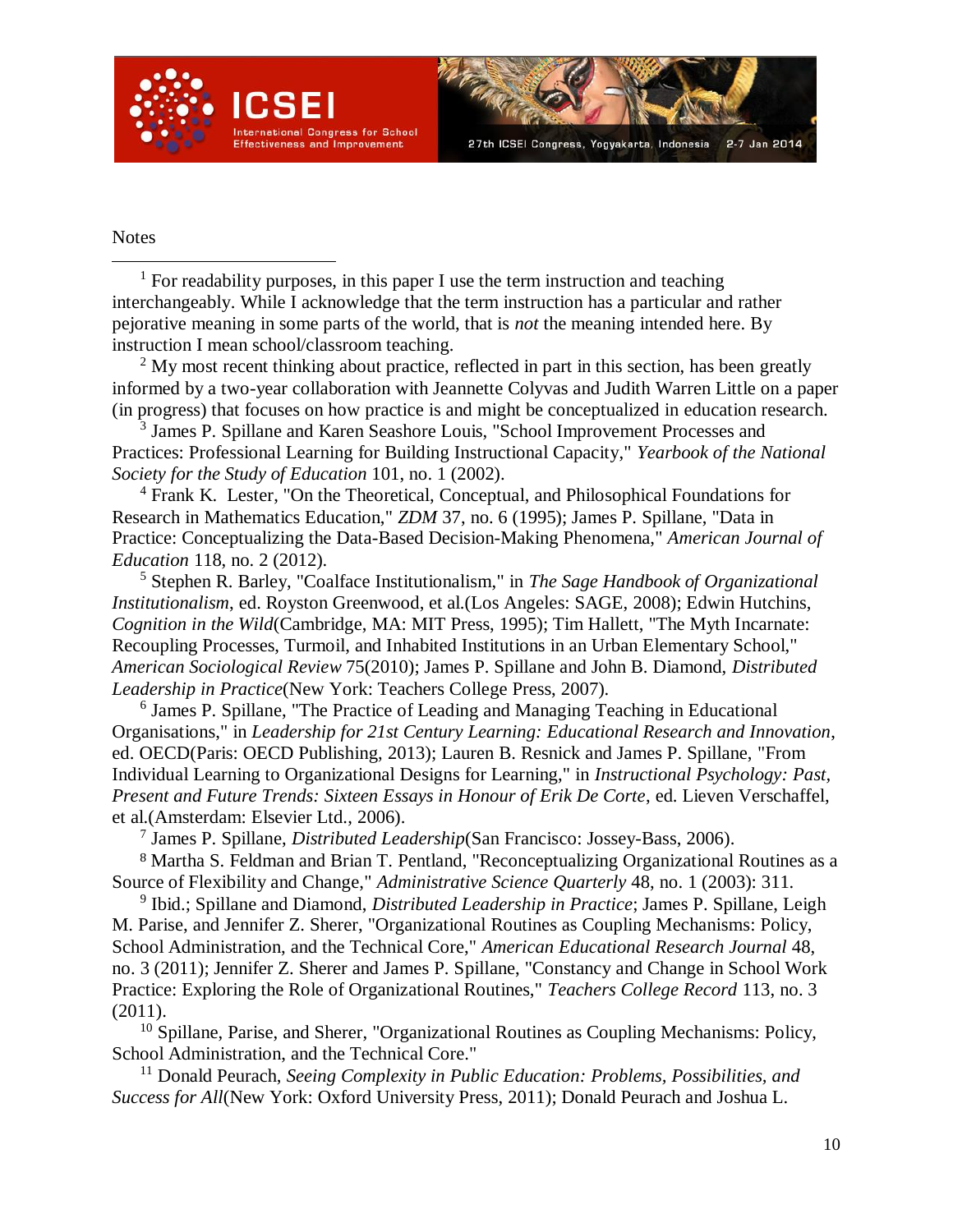

 $\overline{a}$ 



Glazer, "Reconsidering Replication: New Perspectives on Large-Scale School Improvement," (in progress).

<sup>12</sup> Rosabeth Moss Kanter, Barry A. Stein, and Todd D. Jick, *The Challenge of Organizational Change: How Companies Experience It and Leaders Guide It*(New York, NY: Free Press, 1992); Herbert Alexander Simon, *Administrative Behavior*(New York, NY: Macmillan, 1976); Edwin O. Stene, "An Approach to a Science of Administration," *The American Political Science Review* 34, no. 6 (1940).

<sup>13</sup> Bruno Latour, "The Powers of Association," in *Power, Action, and Belief: A New Sociology of Knowledge*, ed. John Law(Boston, MA: Routledge, 1986); Feldman and Pentland, "Reconceptualizing Organizational Routines as a Source of Flexibility and Change."

 $14$  "Reconceptualizing Organizational Routines as a Source of Flexibility and Change."  $15$  Ibid., 101.

<sup>16</sup> Philip Hallinger, "Instructional Leadership and the School Principal: A Passing Fancy That Refuses to Fade Away," *Leadership and Policy in Schools* 4, no. 3 (2005); Philip Hallinger and Ronald H. Heck, "The Principal's Role in School Effectiveness: A Review of Methodological Issues," in *The International Handbook of Educational Leadership and Administration*, ed. Kenneth A. Leithwood(Dordrecht, Netherlands: Kluwer, 1996); "Reassessing the Principal's Role in School Effectiveness: A Review of Empirical Research, 1980-1995," *Educational Administration Quarterly* 32, no. 1 (1996); Ronald H. Heck and Philip Hallinger, "Next Generation Methods for the Study of Leadership and School Improvement," in *Handbook of Research on Educational Administration*, ed. Joseph Murphy and Karen Seashore Louis(San Francisco, CA: Jossey-Bass, 1999); Ronald H. Heck, Terry J Larsen, and George A. Marcoulides, "Instructional Leadership and School Achievement: Validation of a Causal Model," *Educational Administration Quarterly* 26, no. 2 (1990).

<sup>17</sup> James P. Spillane, "Primary School Leadership Practice: How the Subject Matters," *School Leadership & Management* 25, no. 4 (2005); James P. Spillane and Megan Hopkins, "Organizing for Instruction in Education Systems and School Organizations: How the Subject Matters," *Journal of Curriculum Studies* (in press); James P. Spillane and Patricia Burch, "The Institutional Environment and Instructional Practice: Changing Patterns of Guidance and Control in Public Education," in *The New Institutionalism in Education*, ed. Heinz-Dieter Meyer and Brian Rowan(Albany, NY: SUNY Press, 2006); Patricia Burch and James P. Spillane, "Elementary School Leadership Strategies and Subject Matter: Reforming Mathematics and Literacy Instruction," *The Elementary School Journal* 103, no. 5 (2003); Page Hayton and James P. Spillane, "Professional Community or Communities? School Subject Matter and Elementary School Teachers' Work Environments," in *Leadership for Learning: International Perspectives*, ed. John MacBeath and Yin Cheong Cheng(Rotterdam: Sense Publishers, 2008).

<sup>18</sup> Brian Rowan, "Commitment and Control: Alternative Strategies for the Organizational Design of Schools," *Review of Research in Education* 16(1990); "Teachers' Work and Instructional Management, Part I: Alternative Views of the Task of Teaching," in *Theory and Research in Educational Administration*, ed. Wayne K. Hoy and Cecil G. Miskel(Charlotte, NC: Information Age Publishing, 2002); Michael Sauder and Wendy Nelson Espeland, "The Discipline of Rankings: Tight Coupling and Organizational Change," *American Sociological*